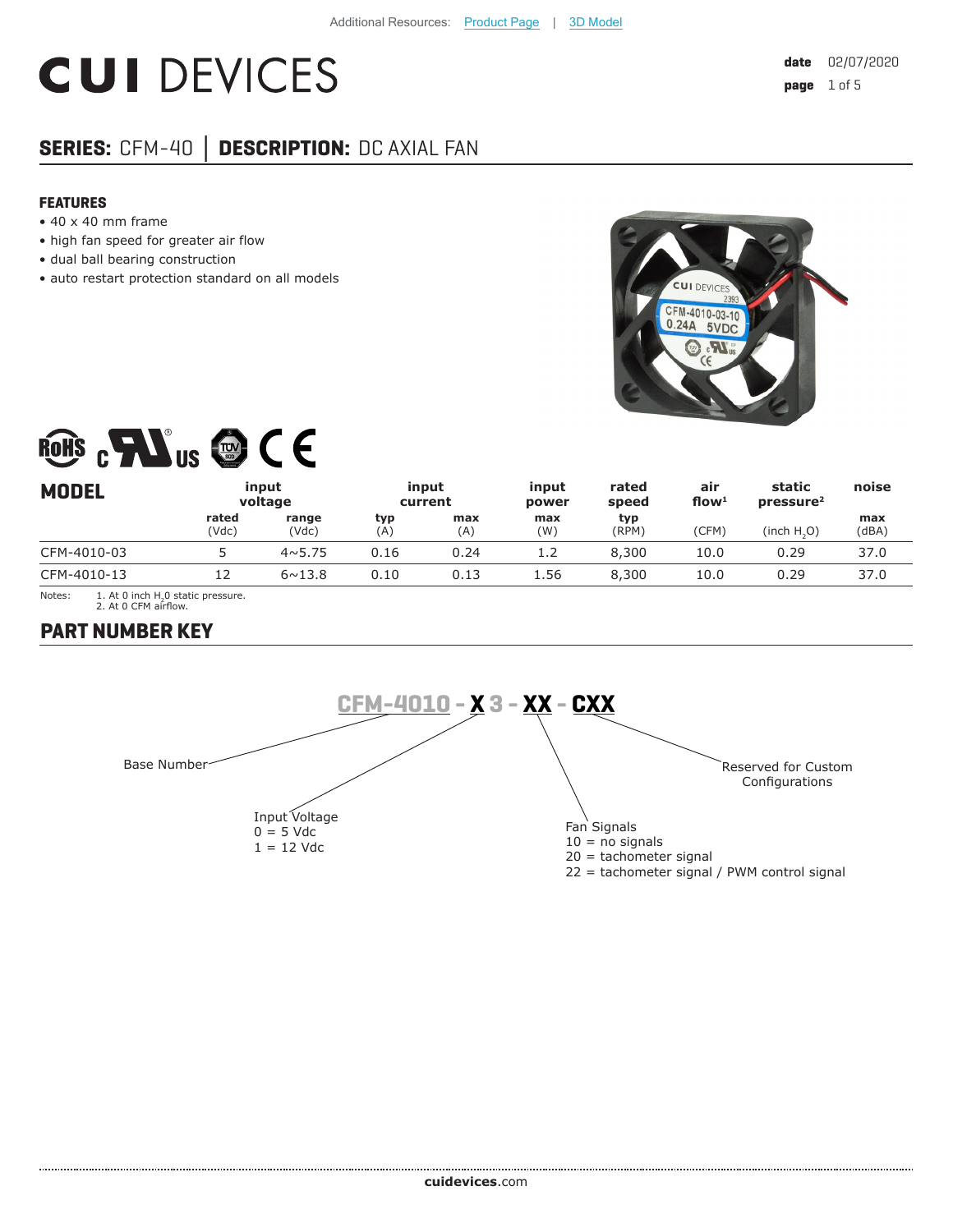#### **INPUT**

| parameter               | conditions/description                                         | min    | typ          | max          | units      |
|-------------------------|----------------------------------------------------------------|--------|--------------|--------------|------------|
| operating input voltage | 5 Vdc input models<br>12 Vdc input models                      | 4<br>6 | 12           | 5.75<br>13.8 | Vdc<br>Vdc |
| current                 | 5 Vdc input models<br>12 Vdc input models                      |        | 0.16<br>0.10 | 0.24<br>0.13 | A<br>A     |
| power                   | 5 Vdc input models<br>12 Vdc input models                      |        | 0.80<br>1.20 | 1.2<br>1.56  | W<br>W     |
| starting voltage        | at $25^{\circ}$ C<br>5 Vdc input models<br>12 Vdc input models |        |              |              | Vdc<br>Vdc |

#### **PERFORMANCE**

| parameter       | conditions/description                             | min   | typ   | max   | units      |
|-----------------|----------------------------------------------------|-------|-------|-------|------------|
| rated speed     | at 25°C, after 10 minutes                          | 7.470 | 8,300 | 9,130 | <b>RPM</b> |
| air flow        | at 0 inch H <sub>2</sub> O, see performance curves |       | 10.00 |       | <b>CFM</b> |
| static pressure | at 0 CFM, see performance curves                   |       | 0.29  |       | inch $H2O$ |
| noise           | at 1 m                                             |       | 35.5  | 37.0  | dBA        |

# **PROTECTIONS / SIGNALS1**

| parameter                                       | conditions/description            | min | typ | max | units |
|-------------------------------------------------|-----------------------------------|-----|-----|-----|-------|
| auto restart protection                         | available on all models           |     |     |     |       |
| tachometer signal                               | available on "20" and "22" models |     |     |     |       |
| PWM control signal                              | available on "22" models          |     |     |     |       |
| Notes:<br>1. See application notes for details. |                                   |     |     |     |       |

#### **SAFETY & COMPLIANCE**

| parameter                      | conditions/description                                                                 | min | typ    | max | units     |
|--------------------------------|----------------------------------------------------------------------------------------|-----|--------|-----|-----------|
| insulation resistance of frame | at 500 Vdc between frame and positive terminal                                         | 10  |        |     | $M\Omega$ |
| dielectric strength            | at 500 Vac, 60 Hz, 1 minute between frame and<br>positive terminal                     |     |        |     | mA        |
| safety approvals               | UL/cUL 507, TUV (EN 62368-1)                                                           |     |        |     |           |
| EMI/EMC                        | EN 55022:2010+AC:2011 Class B, EN 61000-3-<br>2:2014, EN 61000-3-3:2013, EN 55024:2010 |     |        |     |           |
| life expectancy                | at 45°C, 15~65% RH                                                                     |     | 70,000 |     | hours     |
| <b>RoHS</b>                    | yes                                                                                    |     |        |     |           |

### **ENVIRONMENTAL**

| parameter             | conditions/description | min   | typ | max | units         |
|-----------------------|------------------------|-------|-----|-----|---------------|
| operating temperature |                        | -10   |     | 70  | $\circ$       |
| storage temperature   |                        | $-40$ |     | 70  | $\circ$       |
| operating humidity    | non-condensing         |       |     | 90  | $\frac{0}{0}$ |
| storage humidity      | non-condensing         |       |     | 95  | $\%$          |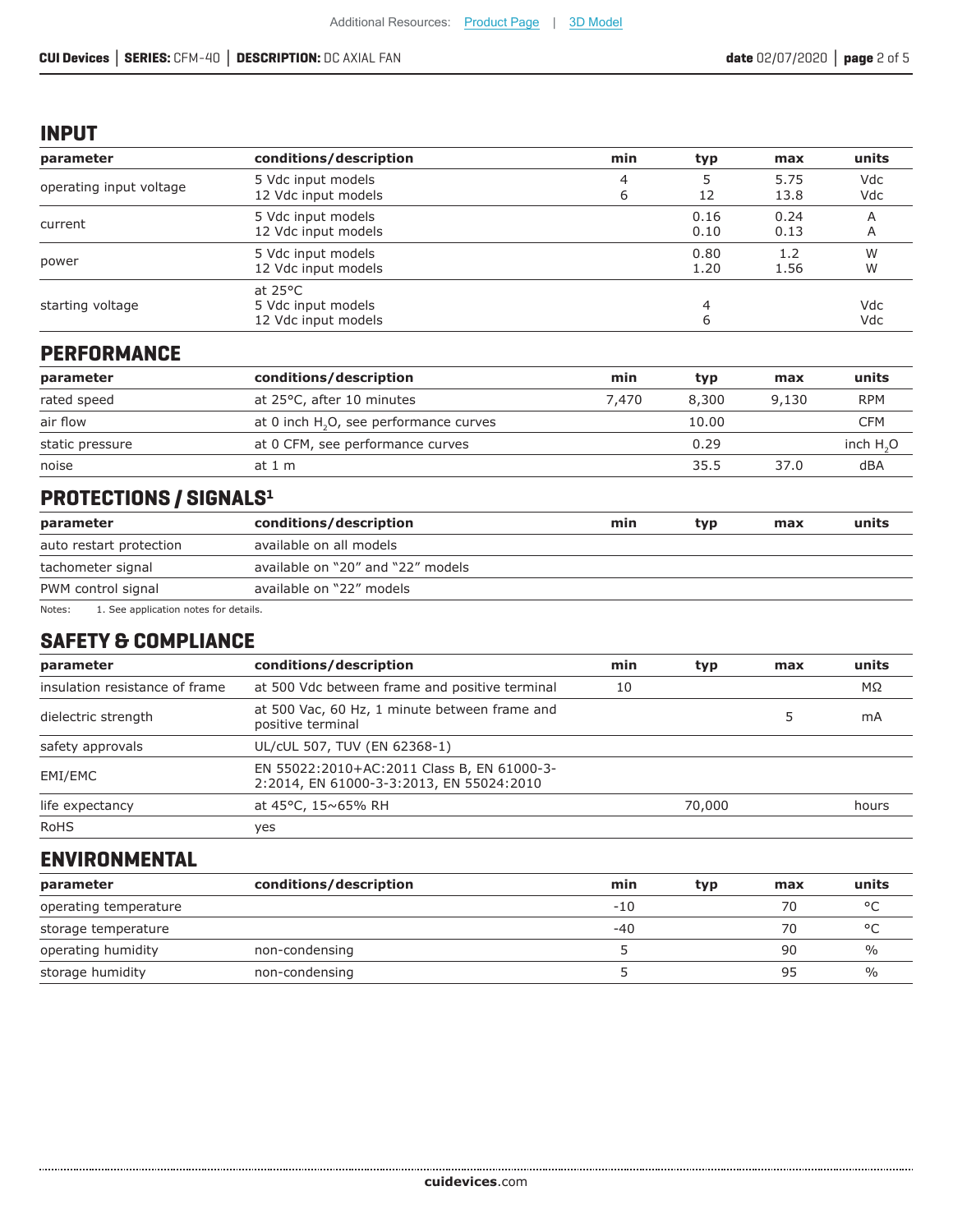#### **PERFORMANCE CURVES**



#### **MECHANICAL**

| parameter             | conditions/description                           | min | typ.         | max | units |
|-----------------------|--------------------------------------------------|-----|--------------|-----|-------|
| motor                 | 4 pole DC brushless                              |     |              |     |       |
| bearing system        | ball bearing                                     |     |              |     |       |
| direction of rotation | counter-clockwise viewed from front of fan blade |     |              |     |       |
| dimensions            | $40 \times 40 \times 10.6$                       |     |              |     | mm    |
| material              | PBT (UL94V-0)                                    |     |              |     |       |
| weight                | 5 Vdc input models<br>12 Vdc input models        |     | 13.5<br>14.2 |     |       |

### **MECHANICAL DRAWING**

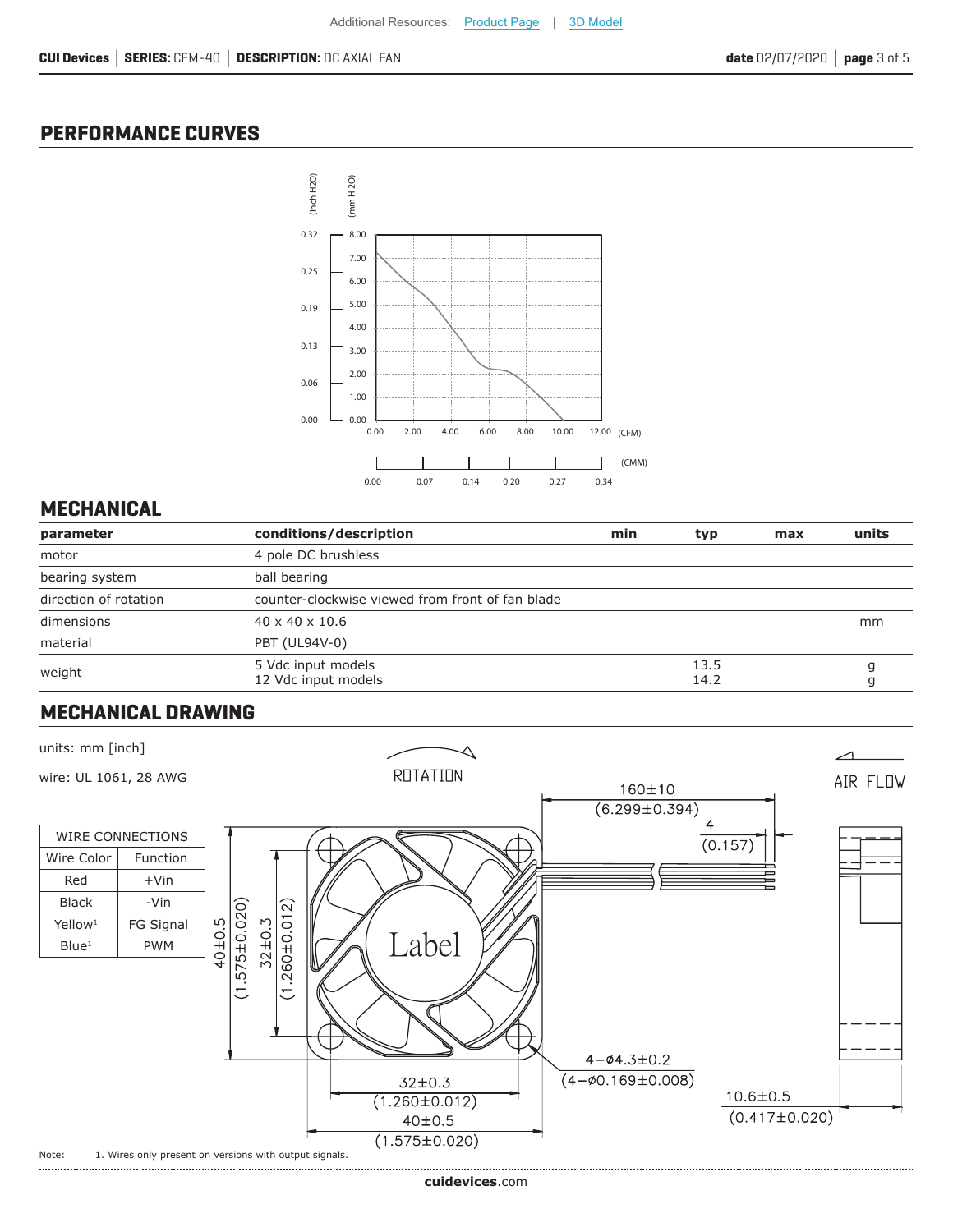#### **APPLICATION NOTES**

#### **Auto Restart Protection/Current Limit Protection**

When the fan motor is locked, the device will cut off the drive current within two to six seconds and restart automatically after a few seconds. If the lock situation is continued, the device will work on a repeated cycle of cut-off and restart until the lock is released. (See Figure 1 below).

#### **Figure 1 Current Limit Protection**



#### **Pulse Sensor/Tachometer Signal/FG**

Pulse Sensor is for detecting the rotational speed of the fan motor. At locked rotor condition, the signal stops cycling and the output is fixed at VoH or VoL (See Figures 2~3 below).



#### **PMW Control Signal**

A speed control lead can be provided that will accept a PWM signal from the customer circuit to vary the speed of the fan. The change in speed is linear by changing the Duty-Cycle of the PWM. Open collector type and pull-up voltage is changed by maximum operating voltage and sink current by consuming current. (See Figure 4 below).